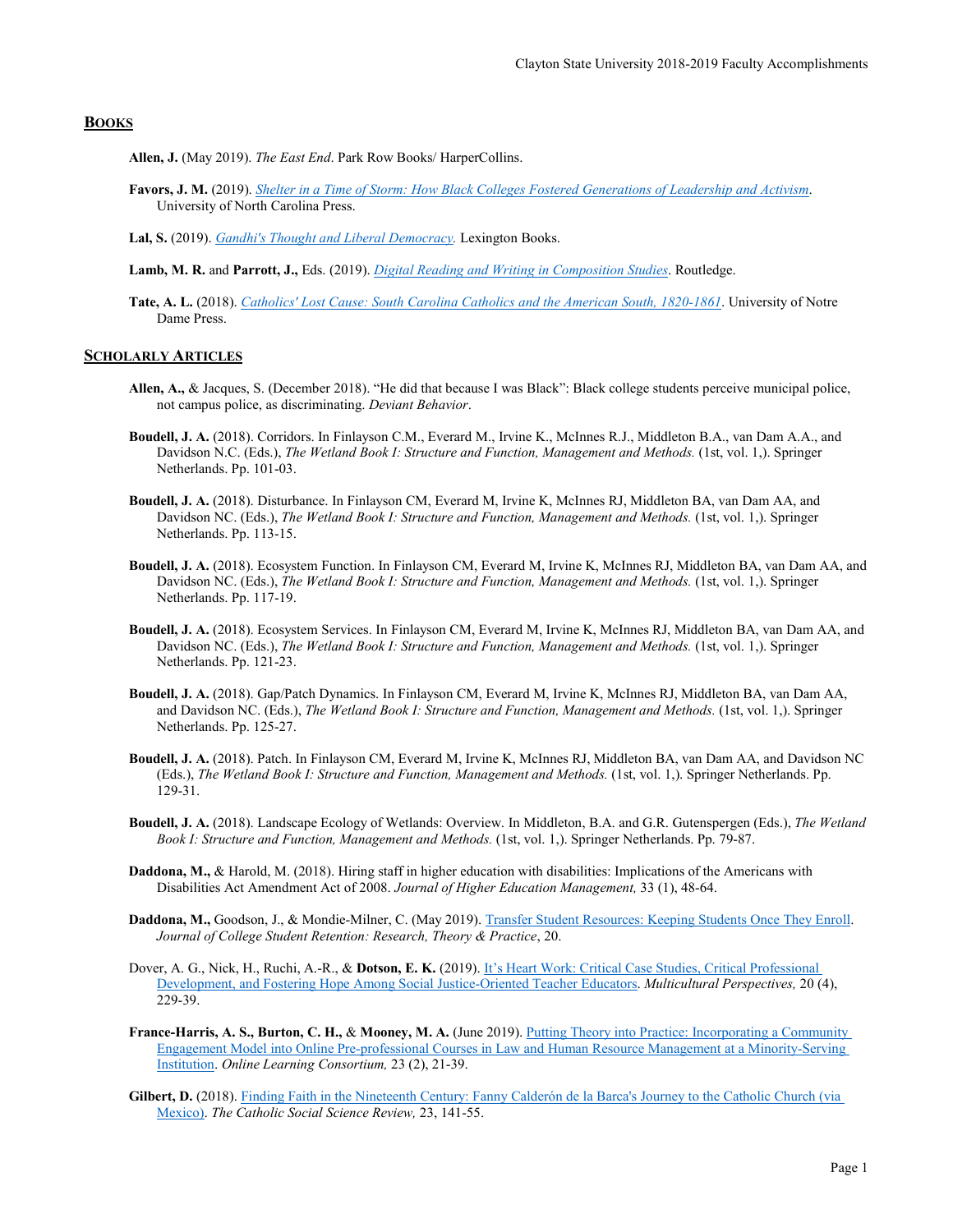- **Goldman, B. M., Chang, P. S., Meddaugh, J. R.,** & **Daddona, M. F.** (2019)[. Stimulating a Response: Does Exposure to the](https://digitalcommons.kennesaw.edu/jpps/vol11/iss1/2/)  [Confederate Flag Impact People's Attitudes Regarding Social Dominance Orientation, Ethnocultural Empathy, and their](https://digitalcommons.kennesaw.edu/jpps/vol11/iss1/2/)  [Political Beliefs?](https://digitalcommons.kennesaw.edu/jpps/vol11/iss1/2/) *The Journal of Public and Professional Sociology,* 11 (1), Article 2.
- **Gooden, R. S.** (June 2018). [Navigating Democracy in America: A Virginia Family's Journey through the Changing Political and](https://www.qualifiedgenealogists.org/ojs/index.php/JGFH/article/view/53/30)  [Social Landscape of the Antebellum Era.](https://www.qualifiedgenealogists.org/ojs/index.php/JGFH/article/view/53/30) *The Journal of Genealogy and Family History,* 2 (1), 53-66.
- **Grange, C. M.,** & **Miller, A. R.** (2018). [Teaching Introduction to Psychology: Promoting Student Learning Using Digital](https://www.google.com/url?sa=t&rct=j&q=&esrc=s&source=web&cd=1&ved=2ahUKEwjBmtWsxYLjAhXpY98KHUXsDXAQFjAAegQIBRAC&url=https%3A%2F%2Ffiles.eric.ed.gov%2Ffulltext%2FEJ1169820.pdf&usg=AOvVaw1st70pDrOfJR032zqqvMa5)  Storytelling and [Community Engagement.](https://www.google.com/url?sa=t&rct=j&q=&esrc=s&source=web&cd=1&ved=2ahUKEwjBmtWsxYLjAhXpY98KHUXsDXAQFjAAegQIBRAC&url=https%3A%2F%2Ffiles.eric.ed.gov%2Ffulltext%2FEJ1169820.pdf&usg=AOvVaw1st70pDrOfJR032zqqvMa5) *International Journal of Teaching and Learning in Higher Education,* 30 (1), 172-83.
- Hine, K. A., Porter, L. E., Westera, N. J., Alpert, G. P., & **Allen, A.** (August 2018). Exploring police use of force decision-making processes and impairments using a naturalistic decision-making approach. *Criminal Justice and Behavior,* 45 (11).
- **LaBrecque, B.,** & **Bates, R.** (Summer 2019)[. Full-Time from Afar.](https://www.westga.edu/%7Edistance/ojdla/summer222/bates_labrecque222.html) *Online Journal of Distance Learning Administration,* 22 (2).
- **Lindsay, M.** (2018). [Into Oblivion: A Study of Carl Jung's Archetypes in John Howard Griffin's](https://www.google.com/url?sa=t&rct=j&q=&esrc=s&source=web&cd=1&ved=2ahUKEwjHmamlyILjAhWpc98KHTa9C1MQFjAAegQIARAC&url=http%3A%2F%2Fjournal.psyart.org%2Fwp-content%2Fuploads%2F2018%2F08%2FPsyArt-2018-Article-4.1-Lindsay.pdf&usg=AOvVaw1Kr9r0iQhmHIro2rrp13IK) *Black Like Me*. *PsyArt Journal,*  (22), 45-61.
- **Lusk, M.,** Calli, C.-L., & Sayman, D. (Spring 2018). [Lessons learned: An action research project in self-regulated strategy](http://www.practicalteacherresearch.com/uploads/5/6/2/4/56249715/lessons_learned__secondary_students_with_ebd.pdf)  [development writing instruction for secondary students with emotional and behavioral disorders.](http://www.practicalteacherresearch.com/uploads/5/6/2/4/56249715/lessons_learned__secondary_students_with_ebd.pdf) *The Journal of Teacher Action Research* 4 (2), 10-30.
- **Muller, D. C.** (April 2018). From *Leviathan of the Antipode*: An Alternative-History Novel Volume 1. *Common Knowledge*, 24 (2), 335-48.
- **Nweke, W. C.,** Afolabi, C., & Perkins, T. (October 2018)[. Validating Dispositional Indicators for Evaluating Teacher Candidates](https://issuu.com/gaate/docs/gateways_2018__volume_29__issue_1_)  [Using Lawshe's Method.](https://issuu.com/gaate/docs/gateways_2018__volume_29__issue_1_) *GATEways to Teacher Education* (A journal of the Georgia Association of Teacher Educators)*,* 29 (1), 34-43.
- **Reyes, M. L.,** Laughton, A., Parker, B., Wichmann, H., Fan, M., Sok, D., ,Hrček, J., Acevedo, T., & Gerardo, N. (January 2019). The influence of symbiotic bacteria on reproductive strategies and wing polyphenism in pea aphids responding to stress. *Journal of Animal Ecology,* 88 (1).
- Ruddell, R., Patten, R., Thomas, M. O., **Allen, A.,** & Hoard, S. (October 2018)[. Emergency management on campus: Are we](https://onlinelibrary.wiley.com/doi/abs/10.1002/casr.30437)  [leaving the students behind?](https://onlinelibrary.wiley.com/doi/abs/10.1002/casr.30437) *Campus Security Report,* 15 (7), 1, 4-5.
- Sayman, D., Carrero, K., & **Lusk, M.** (July 2018). [A different level of caring: Navigating the intersections of caring between](https://www.google.com/url?sa=t&rct=j&q=&esrc=s&source=web&cd=1&ved=2ahUKEwifv_jZzoLjAhVlU98KHQiXDDcQFjAAegQIABAC&url=https%3A%2F%2Fnewprairiepress.org%2Fcgi%2Fviewcontent.cgi%3Farticle%3D1001%26context%3Dadvocate&usg=AOvVaw3BHEuX4MLgOsVwakusu0aY)  [gender and race.](https://www.google.com/url?sa=t&rct=j&q=&esrc=s&source=web&cd=1&ved=2ahUKEwifv_jZzoLjAhVlU98KHQiXDDcQFjAAegQIABAC&url=https%3A%2F%2Fnewprairiepress.org%2Fcgi%2Fviewcontent.cgi%3Farticle%3D1001%26context%3Dadvocate&usg=AOvVaw3BHEuX4MLgOsVwakusu0aY) *The Advocate* (A journal of the Kansas Association of Teacher Educators), 23 (6), Article 2.
- Tan, W.-H., **Reyes, M. L.,** Hoang, K., Acevedo, T., Leon, F., Barbosa, J., & Gerardo, N. (October 2018)[. How symbiosis and](https://journals.plos.org/plosone/article?id=10.1371/journal.pone.0201865)  [ecological context influence the variable expression of transgenerational wing induction upon fungal infection of aphids.](https://journals.plos.org/plosone/article?id=10.1371/journal.pone.0201865) *PLOS One*, 13 (10).
- **Ward, C. J.** (2019). Northern Waters South: The Sibaral Project. *Ajanta: An International Multidisciplinary Quarterly Research Journal,* 8 (1), 1-11.

## **TRANSLATIONS**

- **Johnson, E. J.,** & Culliford, P. (2019). In Jim Salicrup and Jeff Whitman (Ed.), *The Smurfs: The Village Behind the Wall #2: The Betrayal of Smurfblossom* (vol. 2, pp. 64). New York, NY: Papercutz.
- **Johnson, E. J.,** & Culliford, P. (2019). In Jim Salicrup and Jeff Whitman (Ed.), *The Smurfs #24: The Reporter Smurf* (vol. 24, pp. 64). New York, NY: Papercutz.
- **Johnson, E. J.,** & Culliford, P. (2018). In Jim Salicrup and Jeff Whitman (Ed.), *Smurfs 3-in-1 #2: "The Smurfette" "The Smurfs and the Egg" "The Smurfs and the Howlibird"* (vol. 2, pp. 172). New York, NY: Papercutz.

**Johnson, E. J.,** & Reb's, R. (2019). In Gayr Thompson (Ed.), *Men at Sea* (pp. 120). Annapolis, MD: Dead Reckoning.

**Johnson, E. J.,** C., & Cassidy, B. (2019). In Jim Salicrup and Jeff Whitman (Ed.), *Dance Class 3-in-1 #1* (vol. 1, pp. 160). New York, NY: Papercutz.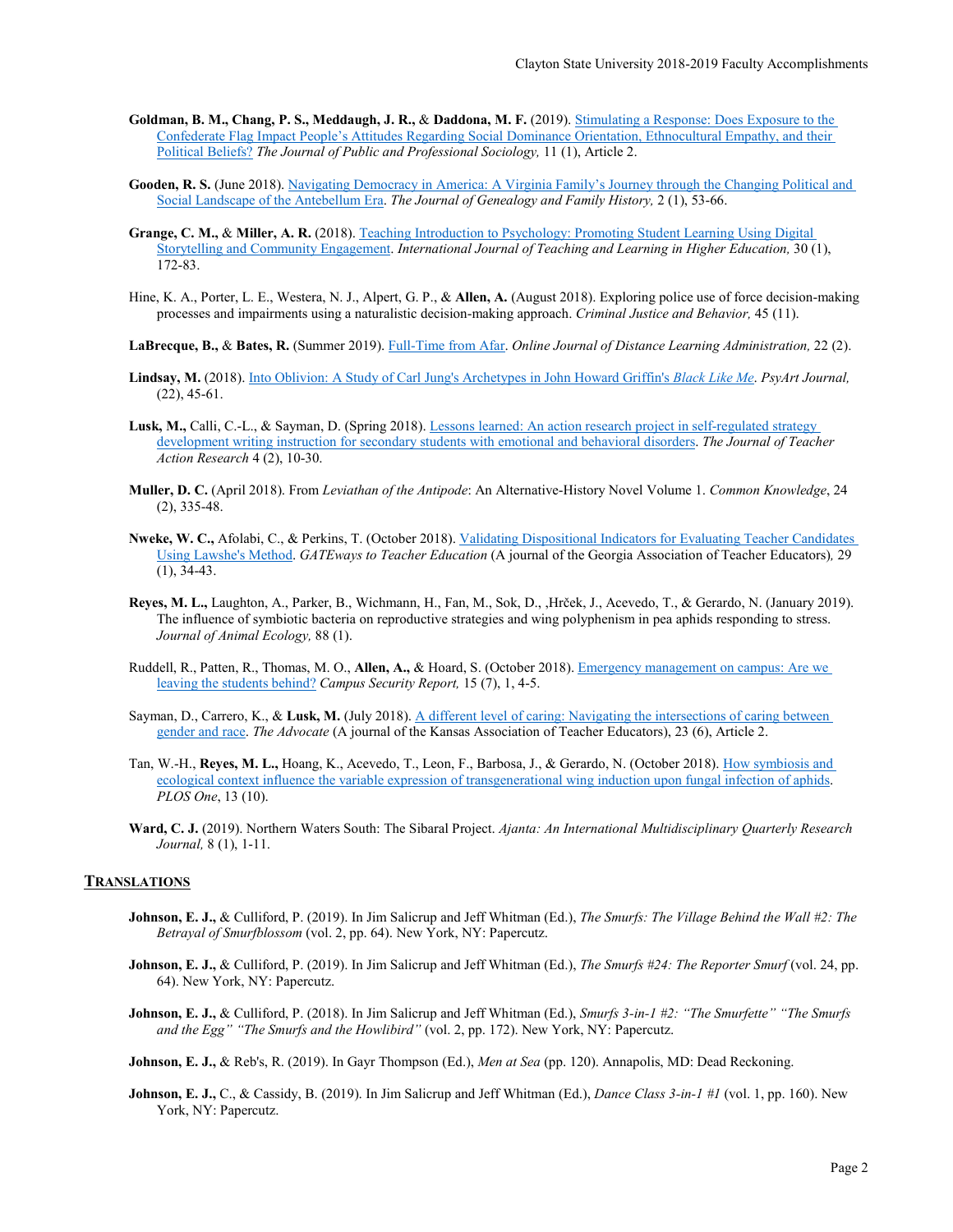- **Johnson, E. J.,** G., & Mabel, M. (2018). In Terry Nantier (Ed.), *The Beatles in Comics* (pp. 232). New York, NY: NBM Publishing.
- **Johnson, E. J.,** Grisseaux, V., & Cassidy, C. (2019). In Jim Salicrup and Jeff Whitman (Ed.), *Sweeties #2: Summer / Coco.* (vol. 2, pp. 96). New York, NY: Charmz.
- **Johnson, E. J.,** Grisseaux, V., Aynié, L., & Desjardins, I. (2019). In Jim Salicrup and Jeff Whitman (Ed.), *Amy's Diary #1: Space Alien…Almost?* (vol. 1, pp. 96). New York, NY: Charmz.

#### **BOOK REVIEWS**

- **Gooden, R. S.** Savannah in the New South: From the Civil War to the Twenty-First Century by Walter J. Fraser, *Journal of Southern History*, 85 (2), 471-72.
- **Johnson, E. J.** (2019). Madame d'Arconville, moraliste et chimiste au siècle des Lumières edited by Marc Andre Bernier and Marie-Laure Girou-Swiderski. *XVIII New Perspectives on the Eighteenth Century*, 16 (1).
- **Wells, D. D.** (2018). Teacher Strike! Public Education and the Making of a New American Political by Jon Shelton, *Journal of Public Affairs Education*, 24 (4), 561-62.

## **PROGRAM ANNOTATIONS**

- **Zeller, K.-A.** (May 11, 2019). Taking Up the Mantle: Beethoven, Schubert, and the Piano Trio in E-flat, Spivey Hall Subscription Series, Clayton State University.
- **Zeller, K.-A.** (April 6, 2019). Beethoven and the Pastoral Genre: Violin Sonata No. 10 in G major, Op. 96, Spivey Hall Subscription Series, Clayton State University.
- **Zeller, K.-A.** (March 31, 2019). The Differing Role of the Piano in Schubert and Faure's Art Songs, Spivey Hall Subscription Series, Clayton State University.
- **Zeller, K.-A.** (March 17, 2019). Six Degrees of Sergey Ivanovich Taneyev, Spivey Hall Subscription Series, Clayton State University.
- **Zeller, K.-A.** (February 24, 2019). Conversation across the Centuries: Joseph Haydn's Op. 77, no. 2 and Caroline Shaw's Entr'acte, Spivey Hall Subscription Series, Clayton State University.
- **Zeller, K.-A.** (December 2, 2018). Poets and Pianists: The Changing Role of the Piano in the Art Song, Spivey Hall Subscription Series, Clayton State University.
- **Zeller, K.-A.** (November 11, 2018). Asylum Seekers: Zemlinsky, Alma Mahler, Korngold, Weill, Spivey Hall Subscription Series, Clayton State University.
- **Zeller, K.-A.** (November 4, 2018). The Brahms Piano Quintet in F minor, Op. 34, Spivey Hall Subscription Series, Clayton State University.

# **NON REFEREED PUBLICATIONS**

**Boroson, B.** (2019). The Secrets behind [the Earliest Picture of the Universe.](https://newprincipia.academy/portfolio/the-secrets-behind-the-earliest-picture-of-the-universe/) *New Principia*. Hangzhou, China: Nuniverse Science and Technology Co., Ltd.

## **IN PRESS**

**France-Harris, A**. & Fields, T.D. *Georgia Wills, Trusts and Estate Administration*. Carolina Academic Press.

**Maunula, M.** The Global South. *Interpreting Southern History*. Louisiana State University Press.

**McNamara, G.** Review of *The Matter of Art: Materials, Practices, Cultural Logics, c. 1250-1750*. *The Sixteenth Century Journal*.

Sayman, D., Chiu, C., & **Lusk, M. E.** *Having Those Difficult Conversations: A Teacher's Guide to Culturally Competent Activities and Strategies*. Free Spirit Publishing.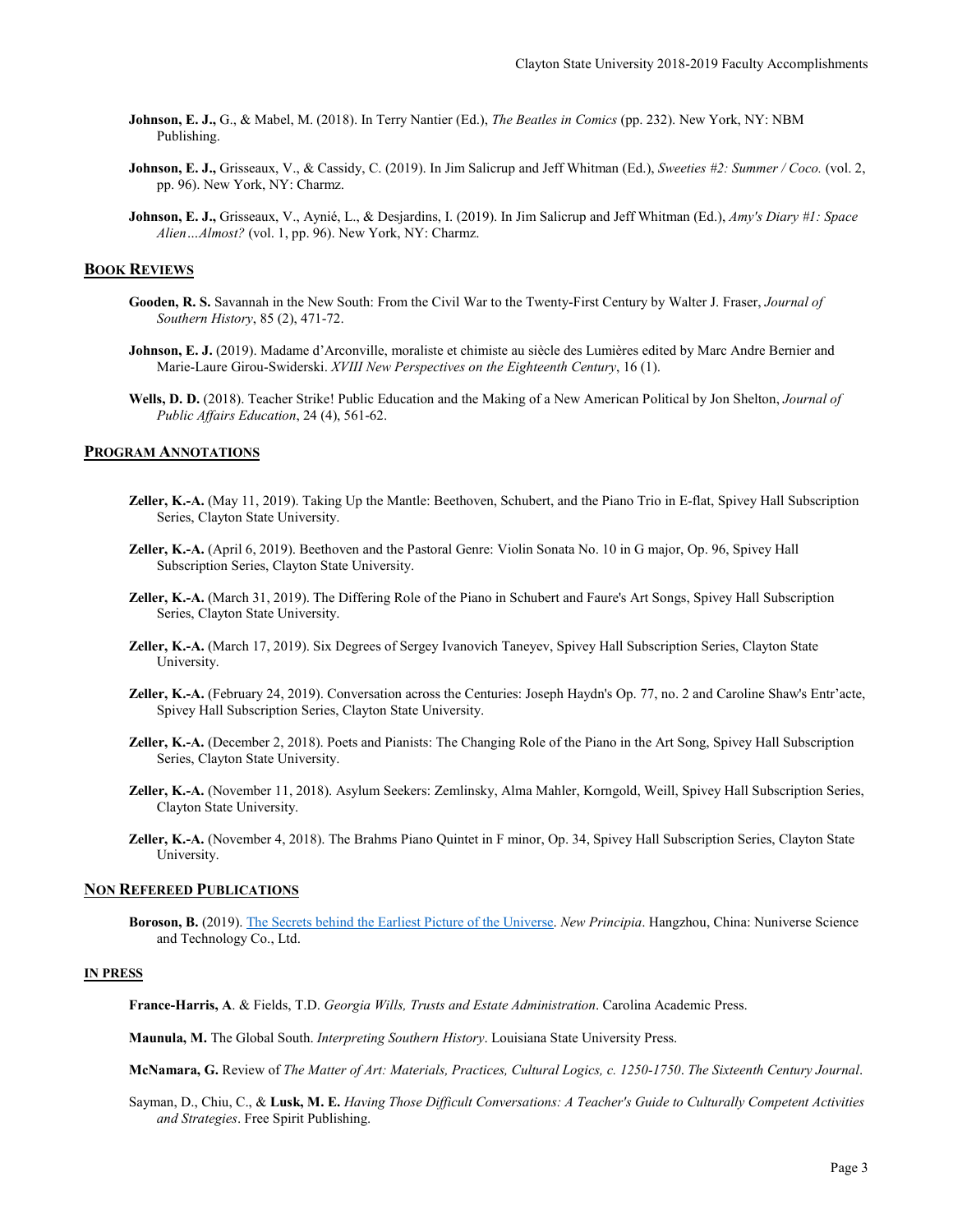# **ITEMS SUBMITTED FOR PUBLICATION**

- **Ali, K.** Vivisecting and Ensnaring: Humanizing Black Victims of Gratuitous Government Sponsored Assault through Art and Performance. In Jillian Ford and Nathalia Jaramillo (Eds.), *Unsettling Colonial Curriculum: Womanist and Anti-Colonial Theories and Pedagogical Interventions*. University of Illinois Press.
- Lewis-Chiu, C., Sayman, D., & **Lusk, M. E.** From Kum-Ba-Yah to Heart Shaped Discipline Referrals: Examining the Forces Supporting the Use of PBIS and the Forces Pushing Against It. *Journal of Education Administration*.
- **Miller, A. R.**, Miller, K., Bailey, S., **Fletcher, M., France-Harris, A. S., Klein, S.,** & **Vickery, M.** Partnering Academics and Community Engagement: Designing and Implementing a Successful Campus-Wide Community Engagement Initiative. *Journal of Community Engagement and Scholarship*.
- **Wells, D. D.** *From Collective Bargaining to Collective Begging: How Public Employees Win and Lose the Right to Bargain*. Temple University Press.

## **OFFICER/ BOARD MEMBER**

**Banks, M. A.** EmpowerED Georgia, Board of Advisors. (December 2013 - Present).

**Burnett, S. C.** Reynolds Nature Preserve, Officer, Treasurer. (January 2018 - Present).

**Burnett, S. C.** Basically Bats Wildlife Conservation Society, Vice President. (March 2002 - Present).

**Copeland, S. E.** The International Society for Exploring Teaching and Learning, Historian. (2009 - Present).

**Deckner-Davis, D.** Georgia Psychological Society, President/Elect/Past. (April 2014 - Present).

**Deering, C. G.** American Board of Clinical Psychology, President/Elect/Past. (January 1, 2018 - December 31, 2020).

**Hall, A. W.** Society for Medieval Logic and Metaphysics, Vice President. (Fall 2011 - Present).

**Harold, G. J.** Ellen Glasgow Society, Officer, President/Elect/Past. (January 2007 - Present).

Johnson, E. J. Pi Delta Phi, the National French Honor Society, Vice President. (October 2017 - Present).

**LaBrecque, B. T.** Fayette College & Career Academy, Board of Directors, Peachtree City. (January 1, 2018 - December 31, 2018).

**Maxwell, F. P.** Atlanta Early Music Alliance. (July 1, 2013 - June 30, 2019).

**Nweke, W. C.** Georgia Association of Directors of Assessment, Macon. (October 2013 - Present).

**Otaki, M.** South Metro Atlanta Music Teachers Association, Officer, President/Elect/Past. (May 2016 - Present).

**Riddle, R. L.** Georgia Field Directors Association, Vice President. (May 2016 - Present).

**Stewart, M. R.** Atlanta Harm Reduction Coalition, Board of Directors. (Spring 2015 - Present).

**Stewart, M. R.** SPARK Reproductive Justice NOW!, Board of Advisors, Atlanta. (Fall 2014 - Present).

**White, C. L.** American Association of University Professors (CSU Chapter), Vice President. (Fall 2018 - Present).

**Young, K.** National Collegiate Conference Association, Board of Directors, New York, NY. (January 2009 - Present).

**Zeller, K.-A.** Atlanta Early Music Alliance, Secretary. (October 2017 - Present).

**Zeller, K.-A.** Mu Phi Epsilon, Atlanta Alumni Chapter, Officer, Secretary, Atlanta, Georgia. (September 2009 - Present).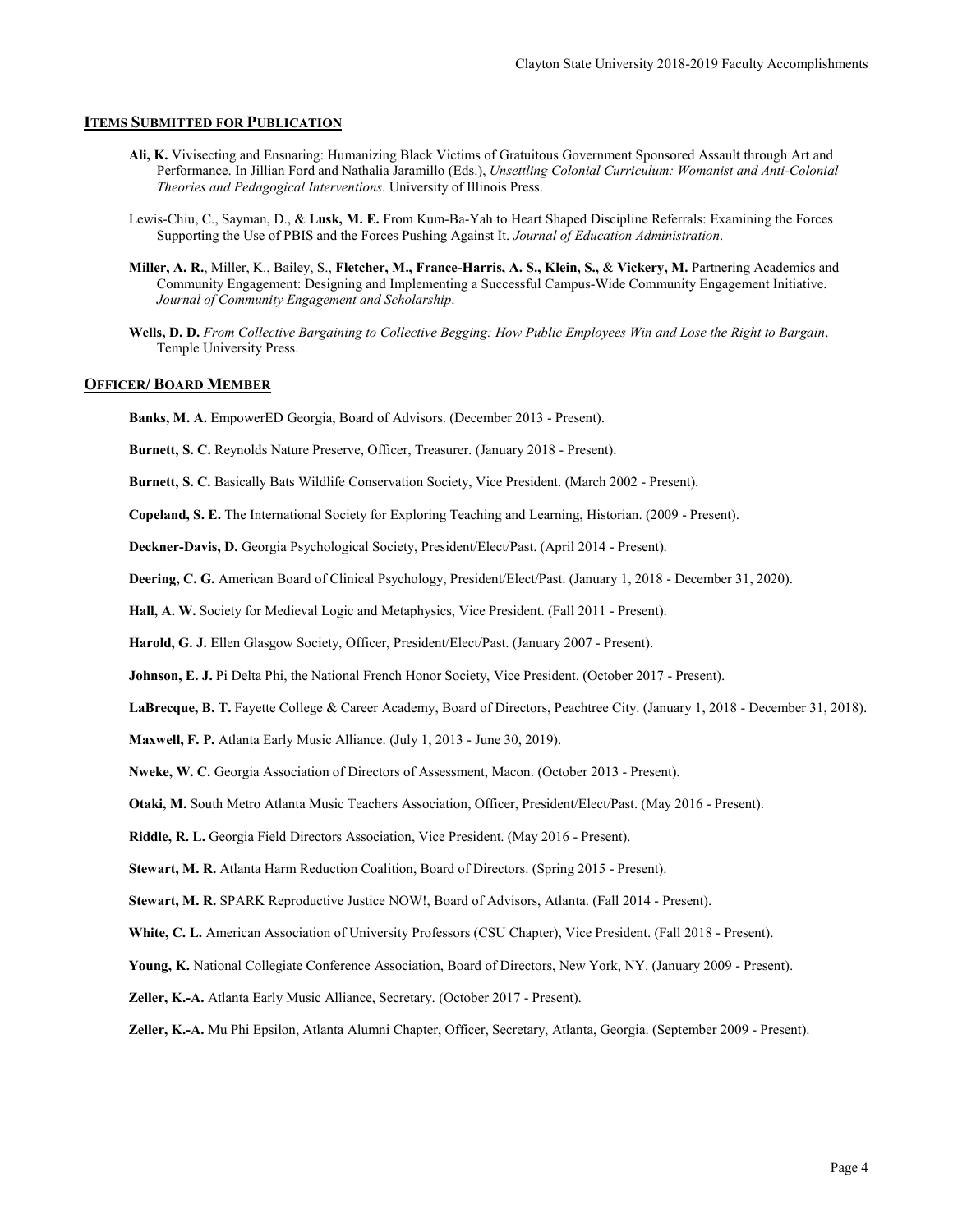## **EDITORIAL AND REVIEW BOARDS**

## **EDITOR/REVIEWER**

#### **Editor**

- **Ali, K.** & **Lamb, M**. (2018) (Eds.), *Connections: Guide to First-Year Writing @Clayton State University*. Southlake, TX: Fountainhead Press.
- **Banks, M. A.** National Association of Multicultural Education Georgia Chapter, Editor. (August 2010 Present).
- **Elfer, C. J.** National Council for History Education, Journal Editor. (Fall 2018 Present).
- **Johnson, E. J.** Southeastern American Society for Eighteenth-Century Studies, Journal Editor. (March 4, 2017 Present).
- **Lal, S.** *The Acorn: Journal of the Gandhi-King Society*, Editor. (October 2015 Present).

**Sanford, A. D.** Georgia Council of Teachers of English, Journal Editor. (October 2018 - Present).

**Ward, C. J.** *The Soviet and Post-Soviet Review*, Journal Editor. (March 2, 2010 - Present).

# **Reviewer**

**Amsden, B. S.** National Communication Association, Conference Paper. (Spring 2014 - Present).

**Attick, D.** *Critical Questions in Education*, Journal Article. (Fall 2011 - Present).

**Attick, D.** *Education and Culture*, Journal Article. (January 2010 - Present).

- **Banks, M. A.** *International Journal of Multicultural Education*, Journal Article. (January 2010 Present).
- **Banks, M. A.** *Journal of Moral Education*, Journal Article. (2010 Present).
- **Banks, M. A.** National Association of Multicultural Educators, Conference Paper. (Spring 2009 Present).
- **Bridges, E. M.** *Journal of African American Males in Education*, Journal Article.
- **Cheng, X.** *Post-Communist Economies*, Journal Article. (March 2019 Present).
- **Cheng, X.** Conference on Finance, Economics, Management and IT Business, Conference Paper. (January March 2019).

**Deckner-Davis, D.** *Early Childhood Research Quarterly*, Journal Article. (April 2013 - Present).

**Deckner-Davis, D.** *Journal of Autism and Developmental Disorders*, Journal Article. (January 2013 - Present).

**Elfer, C. J.** College and University Faculty Assembly, Conference Paper. (Fall 2012 - Present).

**Elfer, C. J.** National Council for the Social Studies, Conference Paper. (Fall 2012 - Present).

**Elfer, C. J.** Society for the Study of Curriculum History, Journal Article. (Fall 2012 - Present).

**Greene, C. G.** CCCC, Conference Paper. (Spring 2012 - Present).

**Kodani, C. H.** *Georgia Journal of Science*, Journal Article. (July 21 - September 15, 2018).

**May, M. S.** Paul P. Fidler Research Grant External Reviewer, Grant Proposal. (2018).

**Nweke, W. C.** Georgia Educational Research Association, Journal Article. (January 2013 - Present).

**Rosenburg, R. B.** *Teaching History: A Journal of Methods*. Editorial Advisory Board. (1998 - Present).

**Walley-Jean, J. C.** *Journal of Interpersonal Violence*. (Fall 2016 - Present).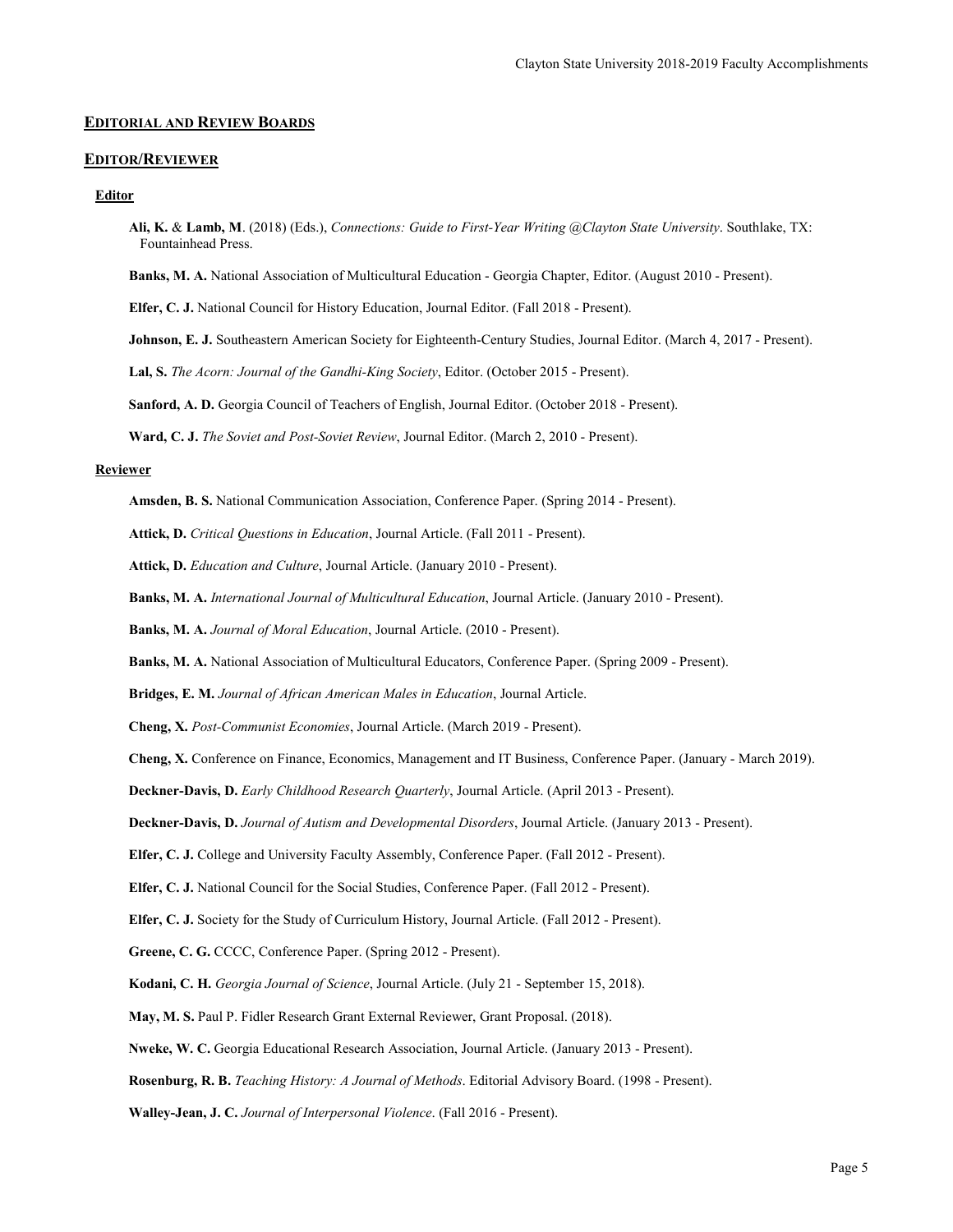# **GRANTS - INTERNAL**

**Ayuk, A.** (2018) College of Arts & Sciences Mini Grant (\$690.00).

**Bonner, V. A.** (2018) Martha Wood Faculty Development Grant, Center for Instructional Development (\$1,000.00).

**Byrd, B.** (2018) *Cygnet 2018* and Visiting Writers Reading Series, College of Arts & Sciences (\$5,000.00).

**Cochran, S.** (2018) College of Arts & Sciences Mini Grant (\$999.00).

**Dotson, E. K.** (2018) College of Arts & Sciences Mini Grant (\$967.00).

**Favors, J.** (2018**)** College of Arts & Sciences Mini Grant (\$2,000.00).

**Kurt, A.** (2018**)** College of Arts & Sciences Mini Grant (\$1,000.00).

**Lusk, M. E.** (2018) Undergraduate Creative & Research Experiences, College of Arts & Sciences (\$5,000.00).

**Lusk, M. E.** (2018) Martha Wood Faculty Development Grant, Center for Instructional Development (\$1,000.00).

**Maddox, S.** (2018) Undergraduate Creative & Research Experiences, College of Arts & Sciences (\$5,000.00).

**Meddaugh, J.** (2018) College of Arts & Sciences Mini Grant (\$1,000.00).

**Reyes, M. L.** (2018) Undergraduate Creative & Research Experiences, College of Arts & Sciences (\$5,000.00).

**Thrash, S.,** & **Vanmeter, D**. (2018) Undergraduate Creative and Research Experiences, College of Arts & Sciences (\$3,787.00).

**Thrash, S., Maddox, S**., & **McDonald, S**. (2018) Undergraduate Creative & Research Experiences, (\$800.00).

## **GRANTS - EXTERNAL**

**Attick, D.** (2017- 2023) "GEAR UP Georgia," US Department of Education (\$700,000.00).

**Bonner, V. A.** (2016 - 2021) Intensive Colloquium on Inclusive Education (ICIE), US Department of Education (\$5,000.00).

**Day, D.** (2018) Box Turtle Head Start Program, (\$4,758.58).

**Elfer, C. J.,** & Tate, A. (2015 - 2018) Library of Congress - Teaching with Primary Sources Program (\$20,000.00).

- **LaBrecque, B., Burton, C. H., Southard, S., Cheng, X.,** & **Farmer, E. D.** (2018) Affordable Learning Georgia, USG (\$25,800.00).
- **Melvin, P., Showalter, A. M., Musolf, B. E., Day, D., Morgan, J. E., Norflus, F.,** & **Furlong, M. A.** (2017 Present) NSF-STEM CURE Mini-Grant Program, NSF (\$4,111.24).
- **Sheppard, C. E.,** & **Todebush, P. M.** (2017 2018) Strengthening Science, Technology, Engineering and Mathematics (STEM) through Nuclear Magnetic Resonance (NMR) Research, Department of Defense (\$312,556.00).

**Vickery, M.** (2018) Spanish Film Club Festival, Spain Arts and Culture (\$1,250.00).

## **PRESENTATIONS**

#### **International**

**Dotson, E. K.** (November 2018). GEAR Up! Pre-education students mentor in K-12 schools*,* International Conference of Urban Education, Nassau, Bahamas.

**Miller, D. R.** (November 9, 2018). Centering the Marginalized: Afro and Indigenous Voices in Nicaraguan Theater Collectives Guachipilín and Lapta Yula, 18th International Conference on Caribbean Literature, San José, Costa Rica.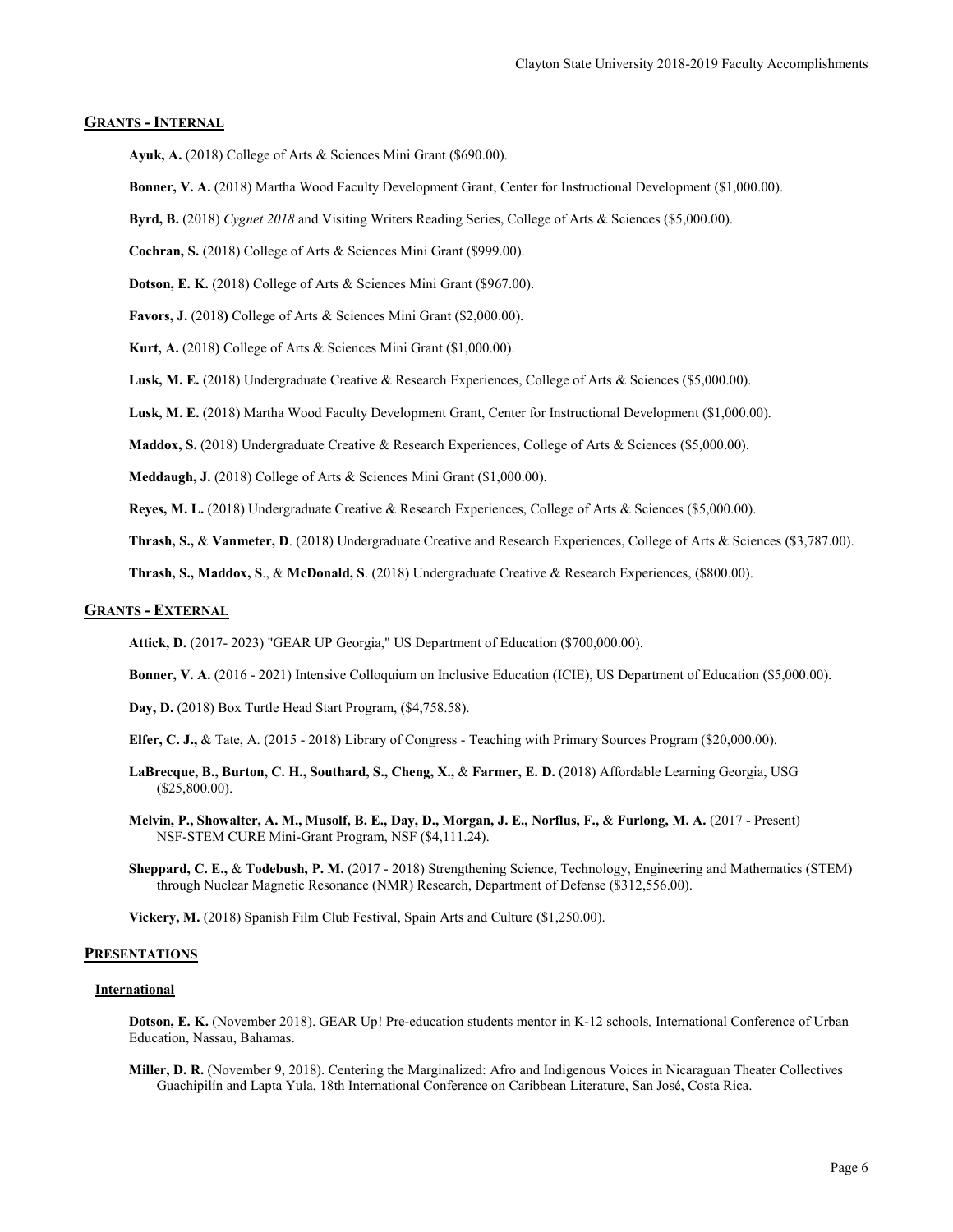**Muller, D. C.** (July 10, 2018). Doomed from the Start: An Exploration of Uchronic Fiction and A Critical Study of Australia's Rejection of the Kimberley Plan*,* British Association of Jewish Studies Annual Conference, St Aidan's College, Durham University, Durham, England.

#### **National**

- **Allen, A.** (2018). Free criminology and criminal justice courses: Ideas on transforming classes from traditional textbooks to no-cost materials*,* Academy of Criminal Justice Sciences, New Orleans, LA.
- **Byrd, B.,** Hall, D., Cullity, J., Wrozynski, D., & McClanaghan, J. (March 28, 2019). Tips from the Wired Trenches: Tactics for Teaching Creative Writing Online*,* Association of Writers and Writing Programs (AWP), Portland, OR.
- **Chang, A. C.,** & Ammerman, A. (March 8, 2019). String Teacher Preparation Programs in the United States*,* American String Teachers Association National Conference, Albuquerque, NM.
- **Cornick, M. S.** (November 8, 2018). Ethical Issues Raised by Use of the Cloud in Law Offices*,* Paralegal Staff, Houston, TX
- Hoard, S., Sanders, C., **Allen, A.,** Gaffney, M., Patten, R., & Ruddell, R. (2018). Police trust on college campuses: A national perspective*,* Academy of Criminal Justice Sciences, New Orleans, LA.
- **Johnson, E. J.** (October 13, 2018). Friendship on the Frontière: Mme Woillez's *Le jeune tambour, ou les deux amis* (1846)*,* The Midwestern American Society for Eighteenth - Century Studies 2018 Annual Meeting, Sioux Falls, SD.
- **Johnson, E. J.** (November 2, 2018). The Fevers of Louisiana: Acts of Devotion in Camille Lebrun's *Amitié et dévouement, ou Trois mois à la Louisiane,* American Council for Quebec Studies Biennial Conference, New Orleans, LA.
- **Lal, S.** (October 2018). The Uniqueness and Benefits of a Gandhian Understanding of Poverty, Concerned Philosophers for Peace 2018 Annual Conference, University of Colorado, Boulder.
- **Lal, S.** (July 2018). Gandhi's Thought and Liberal Democracy*,* Society for Philosophy in the Contemporary World Annual Conference, Portland, OR.
- **Lusk, M. E.** (January 2019). Evaluating the Effectiveness of the Wraparound Process for Youth with Emotional and Behavioral Disorders, Council for Exceptional Children, Indianapolis, IN.
- **Miller, A. R.,** & Lane, J. L**.** (October 2018). Serving up learning by serving how to bring the community into your classroom*,* International Society for Exploring Teaching and Learning, Tempe, AZ.
- **Miller, A. R., Daddona, M., Gause, N.,** & **Maddox, S.** (October 2018). It's not free food but... converting classes to open educational resources*,* International Society for Exploring Teaching and Learning, Tempe, AZ.
- Miller, K., Hill, C., & **Miller, A. R.** (November 17, 2018). A Pirate Looks at 300: Applying Modern Strategy and Supply Chain Concepts to the Golden Age of Blackbeard*,* Decision Sciences Institute National Meeting, Chicago, IL.
- **Norflus, F.** (November 9, 2018). Use of community service projects in an introductory non-majors biology class*,* National Association of Biology Teachers (NABT), San Diego, CA.
- **Richardson, S. A.** (November 17, 2018). Finding Nommo: The Rhetorical Power of Spoken Word*,* Third Biennial Cultural Rhetoric Conference, Lansing, MI.
- Roberts, S., **Elfer, C.,** & Anne, P. (December 1, 2018). Hollywood of History? An inquiry-based strategy to teach about primary sources at the elementary level*,* National Council for the Social Studies, 98th Annual Meeting, Chicago, IL.
- **Ward, C.** (April 13, 2019). Fishing for Survival: The Lake Baikal Omul*,* Annual Conference, Columbus, OH.
- **Ward, C.** (December 8, 2018). Soviet Meddling in American Politics during the Cold War*,* Annual Convention, Boston, MA.
- **Ward, C.** (December 6, 2018). Northern Waters South: The Sibaral Project*,* Annual Convention, Boston, MA.
- **Xie, A. C.** (November 17, 2018). What Happened to the Art School*,* Poverty of Sensibility: Art/Education in the 21st Century II, San Francisco, CA.
- **Xie, A. C.** (October 28, 2018). Conversation about *My video Art Parable of The Phantom City*, 4th China Onscreen Biennial, Los Angeles, CA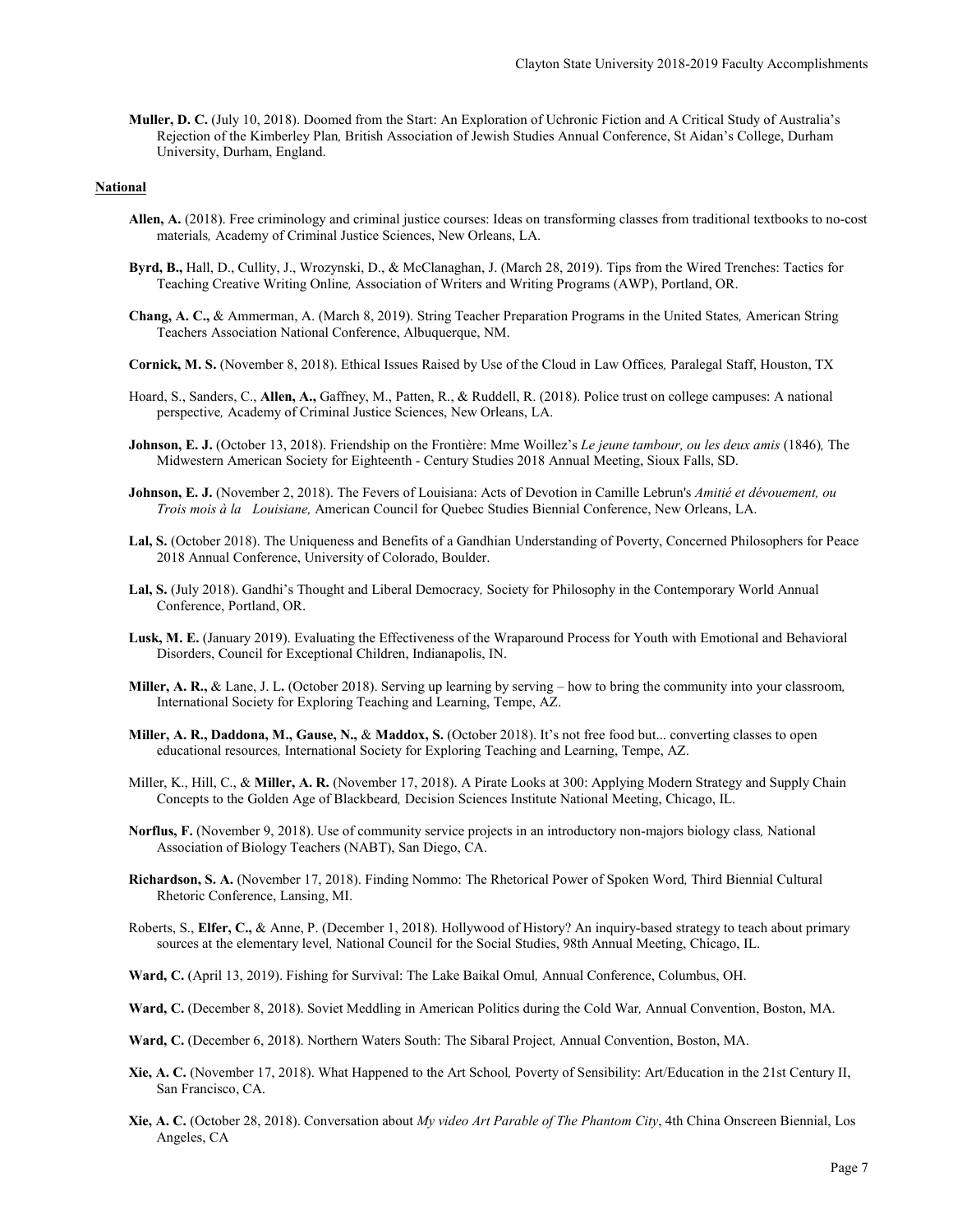# **Regional**

- **Attick, D.** (November 1, 2018). Neoliberal Schooling for the Debt Economy: Students and Indebtedness as Being*,* American Education Studies Association, Greenville, SC.
- **Burton, C.** (October 25, 2018). Noncitizen Soldiers: The Dilemma for America's Immigrant Veterans*,* 44th Annual Mid-South Sociological Association Conference, Birmingham, AL.
- Butler, C., **Harris, C., Gurkas, P.,** & **Goldman, B. M.** (March 21, 2019). Superwoman Schema and Authenticity: The Burden of Keeping It Real?, Southeastern Psychological Association 65th Annual Meeting, Jacksonville, FL.
- **Dotson, E. K.** (November 2018). Parent-scholar activism: Rising up in your own child's school, National Association of Multicultural Educators, Memphis, TN.
- **Gilbert, D.** (October 27, 2018). Church Property and Radical Secularization in Mexico*,* Annual Meeting, Belmont Abbey College.
- **Greene, C.** (October 6, 2018). Writing My Religion*,* Rhetoric and Religion in the Twenty First Century, Knoxville, TN.
- **Greene, C., Goodman, B. A.,** & **Fletcher, M.** (October 19, 2018). Race, Relationships, and Realizations in Words of War: A Reflective Panel on Collaborative Hits and Misses*,* Conference on Writing Studies, Charlotte, NC
- **Johnson, E. J.** (February 22, 2019). Echoes of the French Revolution in French Children's Literature of the 19th Century*,* 45th Meeting of the Southeastern American Society for Eighteenth-Century Studies, Myrtle Beach, SC.
- **Pratt-Russell, K. J.** (October 25, 2018). Bell's Edition of *Shakespeare and the Assembly of Emotions,* Annual Conference, Greenville, SC.
- **Rosenburg, R. B.** (November 10, 2018). The Florida WWI Memorial Database: Uncovering military-related deaths during and after the Great War. Memorial Park, Veterans Day commemoration, Jacksonville, FL.

#### **State & Local**

- **Agyeman, A.,** & Adams, R. (November 30, 2018). Electrochemical Behavior and Adsorption Study of L-Norepinephrine*,* Clayton State University.
- **Agyeman, A.,** & Quainter, A. (November 30, 2018). Study of Serotonin Adsorption at Glassy Carbon Electrode, Clayton State University.
- **Ali, K., Lindsay, M.,** & Simpson, L. E**.** (October 27, 2018). Redefining the Sacred: Offering African Traditional Religion as a Counter-Narrative to Christianity in James Baldwin's *If Beale Street Could Talk,* 33rd Annual Interdisciplinary Conference in the Humanities, University of West Georgia.
- **Ayuk, A.** (November 29, 2018). Elections without Change: Cameroon's October 7 Election*,* African Studies Association, Atlanta.
- **Boudell, J. A.** (September 11, 2018). Establishing a campus pollinator garden, 2018 College Canopy Conference, Morrow.
- **Boudell, J. A.** (September 11, 2018). The Connected Piedmont Trail, 2018 College Canopy Conference, Morrow.
- **Chang, A. C.,** & **Bell, R.** (January 26, 2019). Planting Seeds: Cultivating the Next Generation of String Music Educators*,* Georgia Music Educators Association Annual In-Service, Athens.
- **Chang, A. C.,** & Reid, T. D. (January 25, 2019). The Bluegrass Breakdown: Teaching Improvisation in the Classroom*,* Georgia Music Educators Association Annual In-Service, Athens.
- **Cornick, M. S.** (September 26, 2018). Ethical Issues Raised by Use of the Cloud in Law Offices*,* Paralegal Staff, Atlanta.
- **Deering, C. G.,** & Martin, M. (2018). Roles, Values, and Ethics in Supervision*,* Decatur.
- **Farmer, E. D., France-Harris, A. S., McDonald, S.,** & **Norflus, F.** (April 11, 2019). Picking up the PACE Enhancing Student Learning through Partnering Academics and Community Engagement, University System of Georgia Teaching and Learning Conference: Best Practices for Promoting Engaged Student Learning, Athens.
- **Gilbert, D.** (September 15, 2018). Finding a Crime to Fit the punishment: A German naval captain faces American Justice in World War I, Symposium: Law and Order in the Archives, Morrow.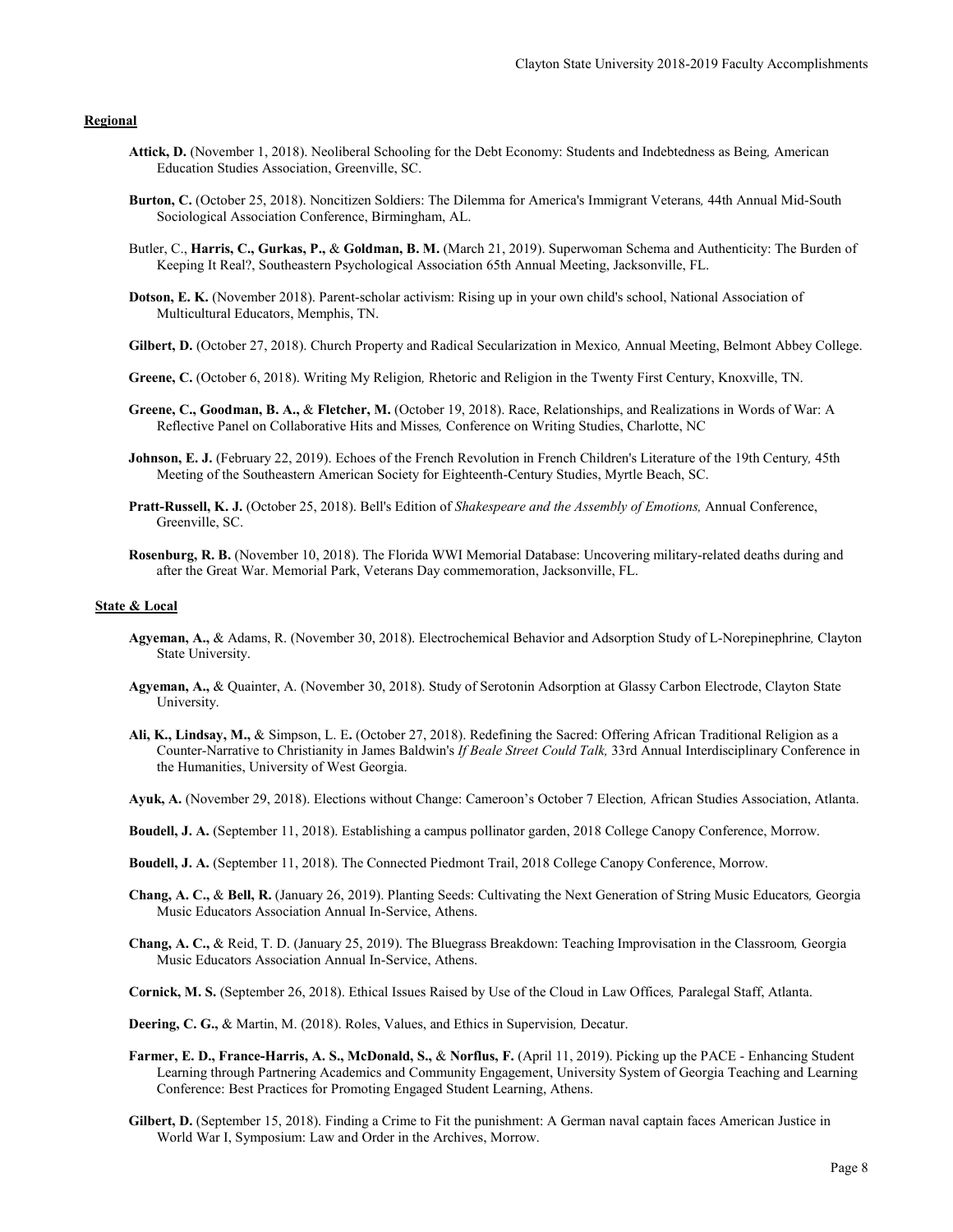- Krakeel, K., **Davis, J. L.,** & **Bonomo, E.** (November 16, 2018). The Politics of Mass Shootings: An Examination of Political Responses to Orlando and Las Vegas Mass Shootings, American Society of Criminology, Atlanta.
- **LaBrecque, B.,** & **Bates, R.** (June 25, 2019). Full Time from Afar*,* Distance Learning Annual Conference, Jekyll Island.
- **Lal, S.** (August 2018). Gandhi, Our Present-Day Society, & Existentialist Reflections, First Existentialist Congregation of Atlanta.
- **Maddox, S.** (September 21, 2018). Hurt Not Hyper: An Ethical Approach to Disentangling Trauma from ADHD*,* Atlanta.
- **Maddox, S.** (September 21, 2018). Understanding Autism in the Context of Race, Gender & SES*,* Atlanta.
- **Maddox, S.** (July 13, 2018). Advanced Culturally Responsive Methods for Diagnosis*,* Atlanta.
- **McNamara, G.** (November 15, 2018). Disciplinary Perspective on *Antigone*, Clayton State University.
- **Meddaugh, J.,** & Hobbs, K. (November 2018). Playing the Trump Card: A Philosophical Explanation of the Donald Trump Phenomena in the 2016 Election, 50th Georgia Political Science Association Annual Conference, Savannah.
- **Meddaugh, J.,** & Pavel, R. (November 2018). Dancing in November: The President's Party use of Ballot Initiatives and Turnout*,* 50th Annual Georgia Political Science Association, Savannah.
- **Meyers, J. J.** (November 30, 2018). Designing an Inorganic Chemistry Teaching Lab around Metal-Organic Frameworks*,* Clayton State University.
- **Norflus, F.** (May 31, 2019). The Use of an Inquiry-based Laboratory Teaching Approach Using a Biofuels Assay*,* Teaching Tomorrow's Scientists, Athens.

**Nweke, W. C.,** & Funk, L. (November 12, 2018). Validity, GA Assessment Directors' Association Fall 2018 Conference, Macon.

**Reyes, M. L.** (October 19, 2018). Sticklebacks, Aphids and Roaches, oh my!, Clayton State University.

- **Riddle, R.** (October 2018*).* Examining the Relationship between Pre-Service Teachers' Self-Efficacy Beliefs and Grit Levels*,* Georgia Educational Research Association Annual Conference, Macon.
- Roberts, S., & **Elfer, C.** (October 2018). Hollywood of History? An inquiry-based strategy to teach about the Leo Frank Case*,* Georgia Council for the Social Studies Annual Meeting, Athens.
- **Rosenburg, R. B.** (February 2019). To Honor Those Who Served: The Georgia World War I Centennial Commission Memorial Database. Georgia Association of Historians, Columbus.
- **Spence, S. A.** (February 15, 2019). Music, Civil Rights, Black Power: The Polyrhythms of *Eyes on the Prize,* Morrow.
- **Ward, C.** (April 16, 2019). Careers in Russian and Russian Studies*,* Starr's Mill High School History Club and Starr's Mill High School Russian Club, Fayetteville.
- **Werther, E.** Using PHQ-9 and GAD-7 in clinical practice*,* Professional Development Program for Clinicians, Lawrenceville.

# **CREATIVE PRODUCTS**

#### **Intellectual Property**

**Burnett, S. C.** EARS: Echolocation Analysis and Research Software. (submitted: 2000, renewal: 2030).

**Burnett, S. C.** Field Research Smartphone Apps. (submitted: 2013, renewal: 2020).

**Burnett, S. C.** EchoLogger - wireless bat activity monitors. (submitted: 2011, renewal: 2020).

# **ARTISTIC PERFORMANCES & EXHIBITS**

**Ali, K.** (Spring/Summer 2018). [Sankofa: A Modern Retelling of the Fable "The People Could Fly."](https://www.google.com/url?sa=t&rct=j&q=&esrc=s&source=web&cd=1&ved=2ahUKEwjz3P7EuKXjAhUVQ80KHfK-BfwQFjAAegQIARAC&url=http%3A%2F%2Fed-ubiquity.gsu.edu%2Fwordpress%2Fwp-content%2Fuploads%2F2018%2F10%2FAli_5-1.pdf&usg=AOvVaw2VNYO_7NK1G21YdcK8Cb7v) *Ubiquity: The Journal of Literature, Literacy, and the Arts, Creative Strand,* 5 (2), 9-12.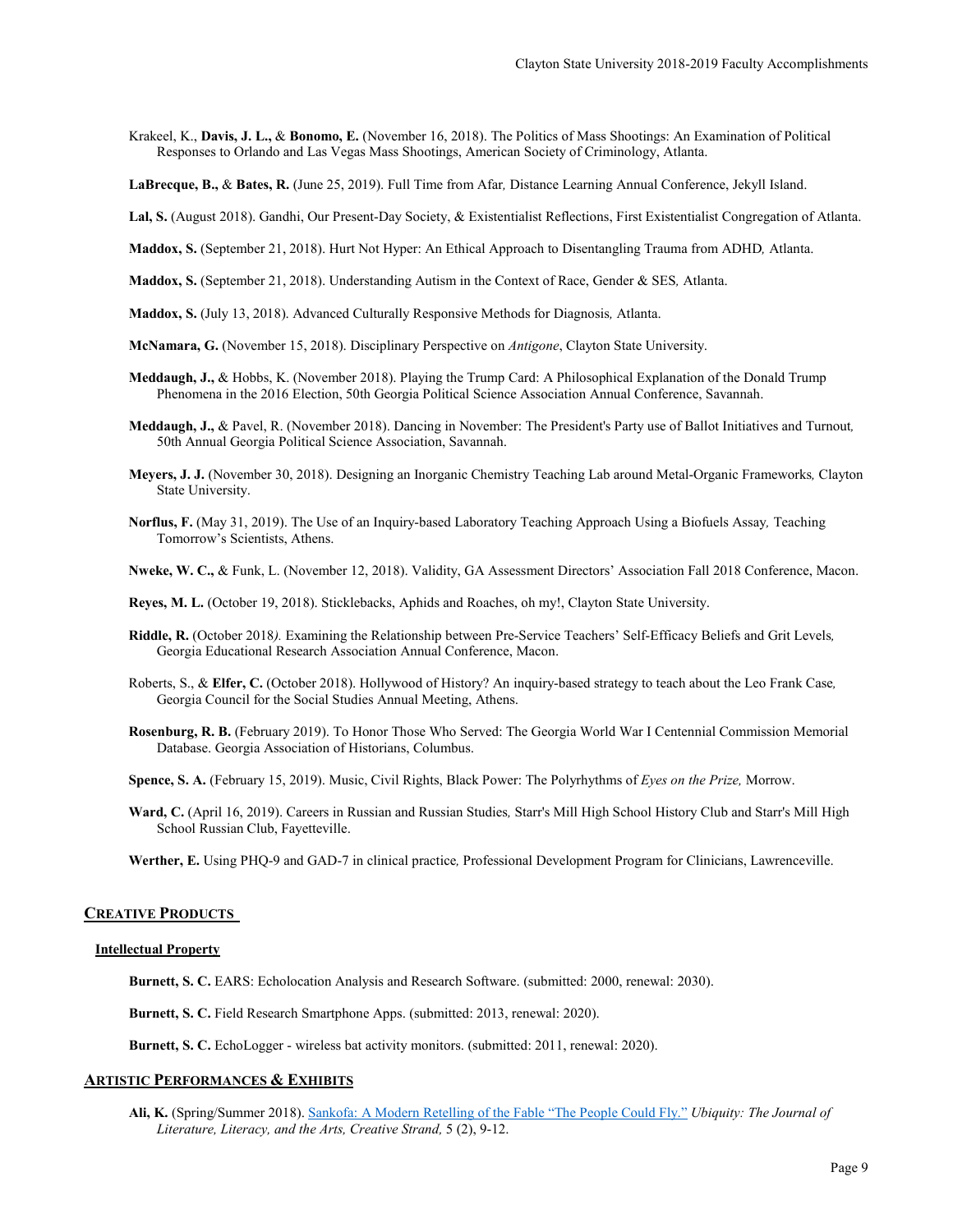**Bell, R.** Music Conducting, Candlelight Concert, Fayetteville Methodist Church. (December 16, 2018).

- **Bell, R.** Music Conducting, Christmas Concert, Fayetteville Methodist Church. (December 8, 2018).
- **Bell, R.** Music Conducting, Dekalb County District Honor Orchestra, Arabia Mountain High School. (November 2- 3, 2018).

**Bell, R.,** & **Fuchs, M. C.** Christmas at Clayton State, Spivey Hall. (November 30 - December 1, 2018).

**Bonner, V. A.** Film Festival, Spanish Film Festival, Morrow. (2018).

- **Byrd, B., Pfeiffer, R. R.,** Attia, D., & Dumas, D. Poetry: Literary Poetry Reading, Decatur Book Festival. (September 2, 2018).
- **Chang, A. C.** University of Georgia Summer Music Camps Middle School Orchestra, Athens. (June 2- 6, 2019).
- **Chang, A. C.** Music Performance, Corelli Concerto Grosso Op. 6 No. 8, Morrow. (November 30 December 1, 2018).
- **Chang, A. C.,** & **Bell, R.** Clayton County Youth Orchestra, CCYO Spring Concert, Morrow. (April 30, 2019).
- **Ipock, W. H.** Christmas at Clayton State. (November 30 December 1, 2018).
- **Ipock, W. H.** Music Performance, *Conspirare* Bach Plus, Austin, TX; San Antonio, TX. (November 16-17, 2018).
- **Ipock, W. H.** Grant Us Peace: Remembering the War to End All Wars. Morrow. (November 2, 2018).
- **Ipock, W. H.** Interment of Matthew Shepard's Ashes at Washington National Cathedral, Washington, DC. (October 26, 2018).
- **Ipock, W. H.** Music Performance, Considering Matthew Shepard; National Tour pt. 2, Laramie, WY; Fort Collins, CO; Lexington, KY; Greencastle, IN; Fargo, ND; St. Paul, MN. (October 6- 12, 2018).
- **Ipock, W. H.** Music Performance, Santa Fe Desert Chorale Summer Season 2018, Santa Fe, NM. (July 18 August 9, 2018).
- **McDonald, S.** Web Series, The Royal Court, Atlanta. (April 2018 Present).
- **McDonald, S. L.** Film Screening BFI London Film Festival, London. (October 11- 13, 2018).
- **Otaki, M.** Music Performance, Songs to commemorate the End of WWI, Atlanta. (August 3, 2018).
- **Pfeiffer, R.** Poetry Reading. (November 2018).
- **Thrash, S.** Associate Producer of film, The Royal Court, Atlanta. (November December 2018).
- **Vanmeter, D.** Fairy Tale Courtroom, Atlanta. (September December 2018).
- **Vanmeter, D.** Theatre Design scenery, *La Boheme*, Atlanta. (May September 2018).
- **Vanmeter, D.** Theatre Design costumes, Enchanted April, Marietta. (May August 2018).
- **Xie, A. C.** Art Exhibition, Group, Divergent // Abstraction, Atlanta. (November 17, 2018 March 9, 2019).
- **Xie, A. C.** Art Exhibition, Group, 4th China Onscreen Biennial. (October 19 December 2, 2018).
- **Xie, A. C.** Art Exhibition, Group, Path & Reconstruction/Contemporary Ink Paintings, Shanghai. (August 30 October 28, 2018).
- **Xie, A. C.** Art Exhibition, Group, MoInk/Contemporary Art Invitational Exhibition, Shanghai. (July 21 August 21, 2018).
- **Zeller, K.-A.** Music Performance, Tenor Soloist in *Farewell to Arms*, by Gerald Finzi, Morrow. (November 2, 2018).
- **Zeller, K.-A.** Music Performance, Opera/Musical, *La Boheme*, by Giacomo Puccini, Moultrie. (October 7, 2018).
- **Zeller, K.-A.** Music Performance, Opera/Musical, *La Boheme*, by Giacomo Puccini, Jonesboro. (September 23, 2018).
- **Zeller, K.-A.** Music Performance, Opera/Musical, *La Boheme*, by Giacomo Puccini, Clarkston. (September 9, 2018).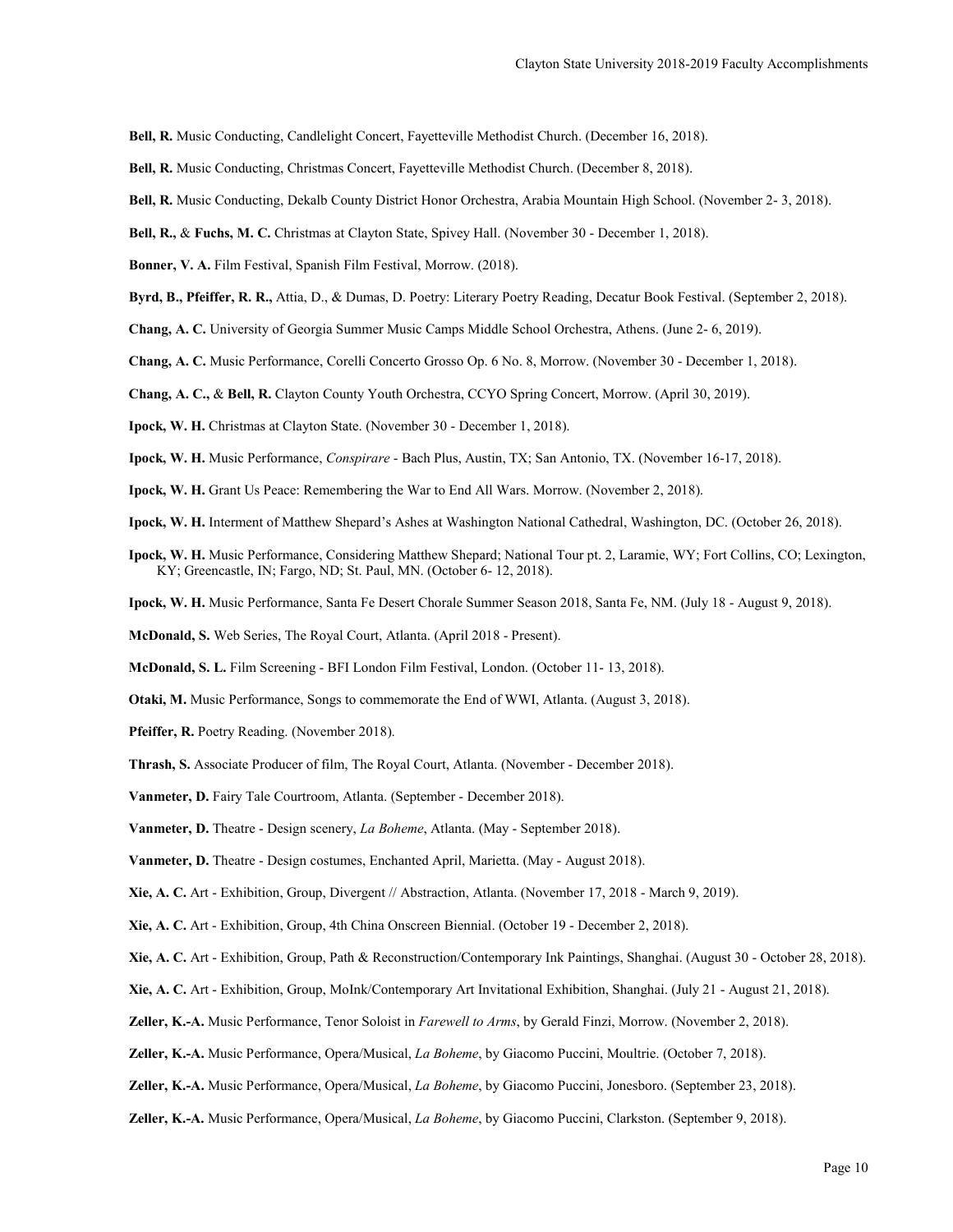- **Zeller, K.-A.,** & **Otaki, M.** Music Performance, Everyone Sang...Remembering the War to End All Wars, Clarkston. (November 26, 2018).
- **Zeller, K.-A.,** & **Otaki, M.** Music Performance, Everyone Sang...Remembering the War to End All Wars, Morrow. (October 21, 2018).

## **PROFESSIONAL OTHER:**

**Banks, M. A.** NAME National. (2013 - Present). Committee Member.

- **Banks, M. A.** Habitat for Humanity, Decatur. (2011 Present). Committee Member.
- **Bell, R.** Georgia Music Educators Association, Stockbridge. (July 2018 Present). Program Coordinator.
- **Bell, R.** Georgia Music Educators Association, Savannah. (Fall 2013 Present). Program Organizer.
- **Boudell, J. A.** Society of Wetland Scientists Publication Committee. (Spring 2017 Present). Committee Member.
- **Burnett, S. C.** Georgia Bat Working Group. (August 2015 Present). Committee Member.
- **Burnett, S. C.** Southeastern Bat Diversity Network. (August 2011 Present). Committee Chair.
- **Cheng, X.** 1st International Conference on Finance, Economics, Management and IT Business (FEMIB 2019) International Program Committee, Heraklion, Crete. (January 2019 - March 2019). Committee Member.
- **Cheng, X.** 2018 8th International Conference on Financial Management and Economics (ICFME 2017) Technical Committees, Barcelona. (September 2018). Committee Member.
- **Copeland, S. E.** The International Society for Exploring Teaching and Learning. (2002 Present). Committee Chair.
- **Elfer, C. J.** Archives Committee National Council for the Social Studies. (July 2017 Present). Committee Member.
- **Gause, N. J.** Licensed Professional Counselors Association of Georgia, Atlanta. (January 2013 Present). Committee Member.

**Hall, A. W.** Society for Medieval Logic and Metaphysics. (Summer 2018). Chair.

- **Humphries, V.** NACADA, National Academic Advising Association, Manhattan, KS. (July 2011 Present). Committee Member.
- **Khan, E. W.** Asian-American Peace Officers of Georgia (AAPOG), Atlanta. (2013 Present). Committee Member.
- **Lusk, M. E.** Council for Children with Behavior Disorders. (August 2015 Present). Committee Member.
- Lusk, M. E. Scholarship Coordinator of the Productive Scholars Writing Group. (January 2014 Present). Committee Chair.
- **Lusk, M. E.** Kate's Club Community Partnership, Atlanta Metro Area. (Spring 2015 Fall 2019). Committee Member.
- **Lusk, M. E.** Pebble Tossers' Incorporated Community Partnership, Atlanta. (Spring 2015 Fall 2019). Committee Member.
- **Lusk, M. E.** Georgia Network for Educational and Therapeutic Supports Community Partnership, Clayton County. (Spring 2014 Fall 2019). Committee Chair.
- **Lusk, M. E.** Hillside School Incorporated Community Partnership, Atlanta South Metro Area. (Spring 2014 Fall 2019). Committee Member.
- **Lusk, M. E.** Southside Support Incorporated Community Partnership, Clayton and Henry County. (Spring 2014 Fall 2019). Committee Chair.
- **Lusk, M. E.** Council for Children with Behavioral Disorders. (August 2015 August 2019). Chair.
- **Lusk, M. E.** Multi-Agency Alliance for Children Community Partnership, Atlanta Metro Area. (Fall 2017 Spring 2019). Committee Member.

**May, M. S.** GCA Journal Feasibility Group. (2017 - 2019). Chair.